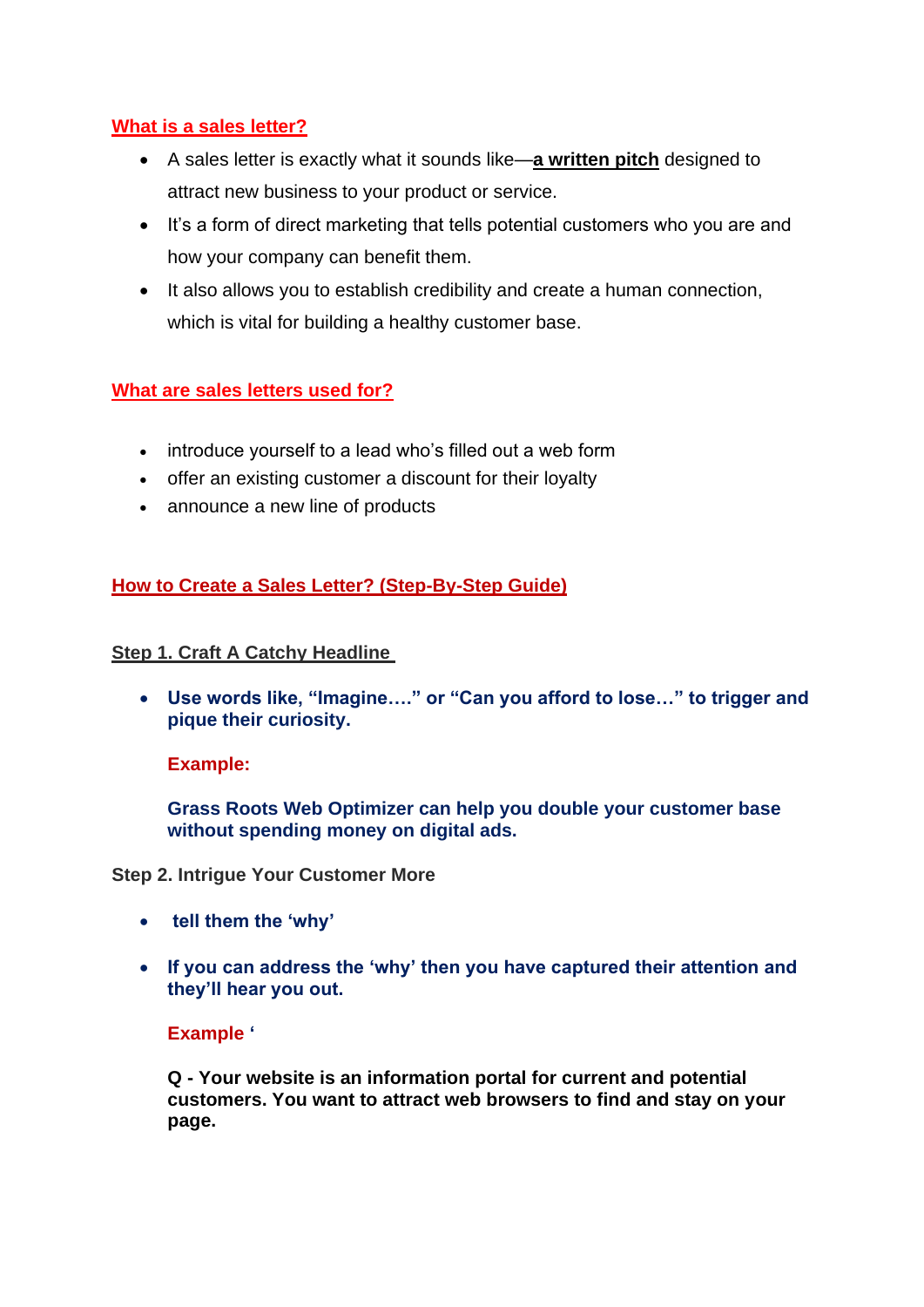**Spending hundreds of dollars on digital campaigns may not result in a big sales increase. Grass Roots Web Optimizer software engages more organic traffic on your website without the expense.**

**Step 3. Introduce Your Offering**

**Now it's time to introduce your product with a bang!**

**Use a bulleted list, it will help readers see the information that you want to highlight.**

**Example: We offer three ways to increase sales through online engagement.**

- **We produce relevant content that attracts readers.**
- **We use 20% more SEO focused topics than the average digital marketing agency.**
- **Our optimized web pages track clicks and send you customized daily, weekly, and monthly reports.**

#### **Step 4. Use Testimonials**

• **The customers need proof and assurance that your product works! So give them exactly that using customer testimonials!**

## **Example –**

- [72% of consumers](https://www.bigcommerce.com/blog/customer-testimonials/) say positive testimonials and reviews increase their trust in a business.
- [88% of consumers](https://www.vendasta.com/blog/50-stats-you-need-to-know-about-online-reviews/) say reviews influence their online purchasing decisions.

## **Example:**

**"When I started using Grass Roots, I found their analysis so helpful. It showed me where customers were clicking on my page so I knew what was attracting the most attention to my products." -Cindy Beck, Owner of Lighting Source**

## **Step 5. Add Call To Action (CTAs)**

- **The ultimate goal of your sales letter is to make your prospect take action!**
- **That is why use CTAs that motivate and persuade them to buy your product.**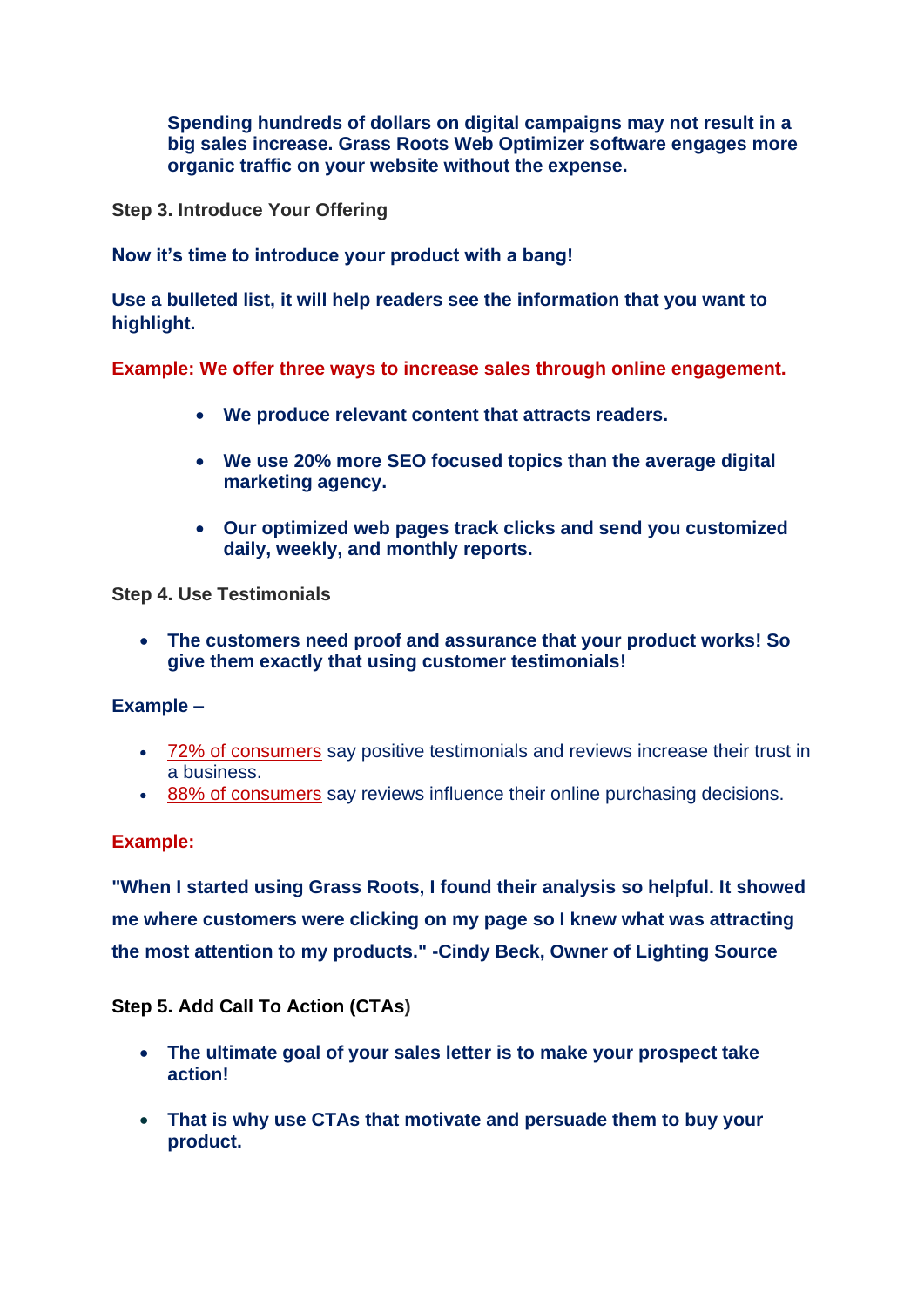• **If you are using email, a direct link or button should be included. In print marketing, use graphics and font to call their intrigue to the action.**

**Example:**

**Enter your email and website here and we'll send you a free analysis of SEO organic traffic.**

**Step 6 Use a postscript - to add a guarantee or personal address.**

**Example:**

**P.S. I hope you'll take advantage of this chance to grow your organic traffic and increase sales. Our goal is to help companies like yours thrive.**

## **Sales Letter Example**

Dear Customer,

Your website is an information portal for current and potential customers. You want to attract web browsers to find and stay on your page. Spending hundreds of dollars on digital campaigns may not result in a big sales increase. Grass Roots Web Optimizer software engages more organic traffic on your website without the expense.

We offer three ways to increase sales through online engagement.

- We produce relevant content that attracts readers.
- We use 20% more SEO focused topics than the average digital marketing agency.
- Our optimized web pages track clicks and send you customized daily, weekly, and monthly reports.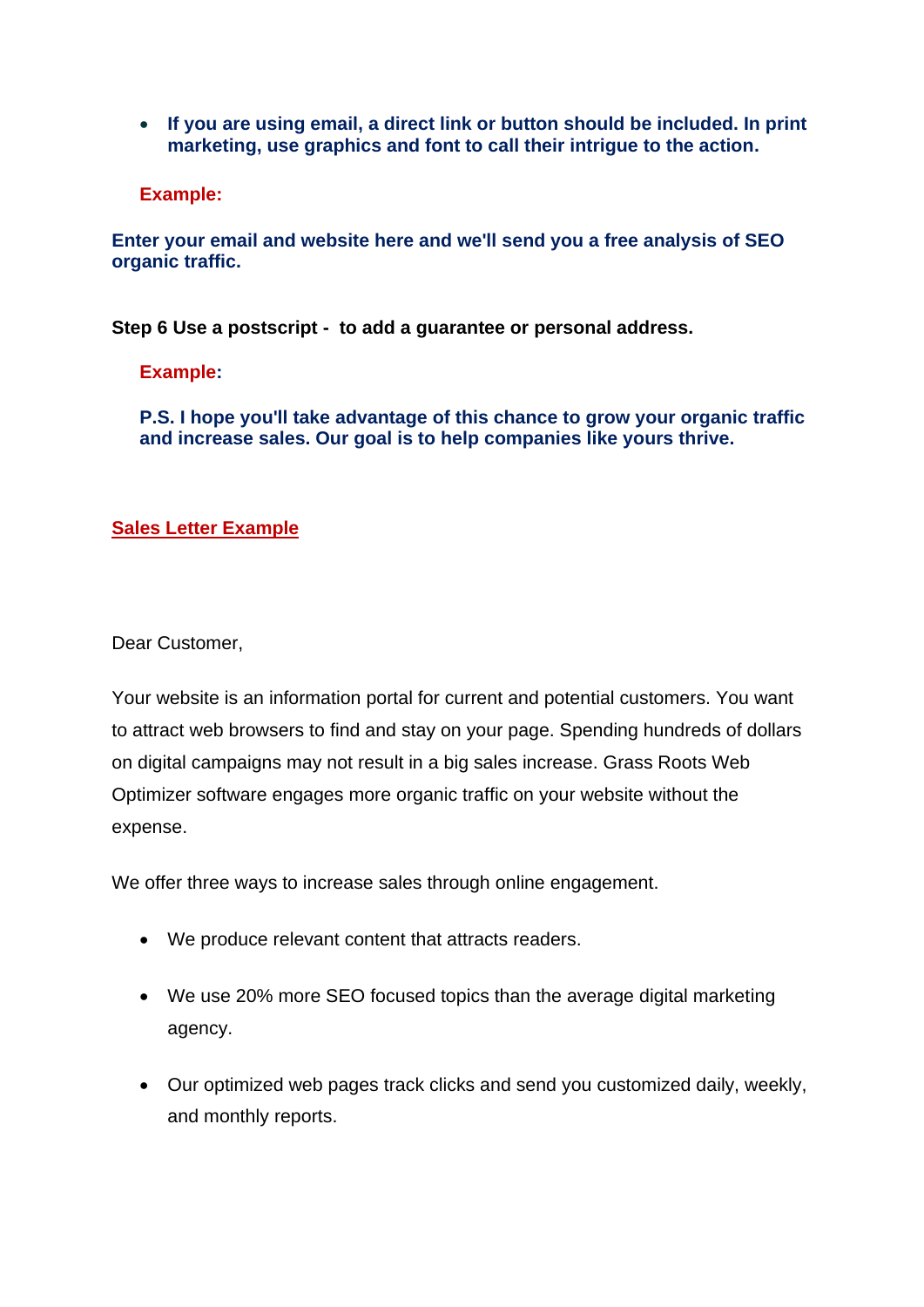"When I started using Grass Roots, I found their analysis so helpful. It showed me where customers were clicking on my page so I knew what was attracting the most attention to my products." -Cindy Beck, Owner of Lighting Source

Our mission is to help businesses increase their online influence to retain and attract new customers. Enter your email and website here and we'll send you a free analysis of SEO organic traffic.

Set up your annual Grass Roots Web Optimizer software campaign in the next 30 days and your first month of digital optimization is free.

Sincerely,

Jim Hudson Customer Service Manager Grass Roots Web Optimizer

**P.S. I hope you'll take advantage of this chance to grow your organic traffic and increase sales. Our goal is to help companies like yours thrive.**

## **Sample 2 : Introduction of a new company**

From: **EXAMPLE 2014** (Name of the writer and company with address) \_\_\_\_\_\_\_\_\_\_\_\_\_\_\_ \_\_\_\_\_\_\_\_\_\_\_\_\_\_\_\_ Date \_\_\_\_\_\_\_\_\_\_\_\_ To: \_\_\_\_\_\_\_\_\_\_\_ (Name, designation and company of recipient) \_\_\_\_\_\_\_\_\_\_\_\_ \_\_\_\_\_\_\_\_\_\_\_\_

Dear Sir/Madam,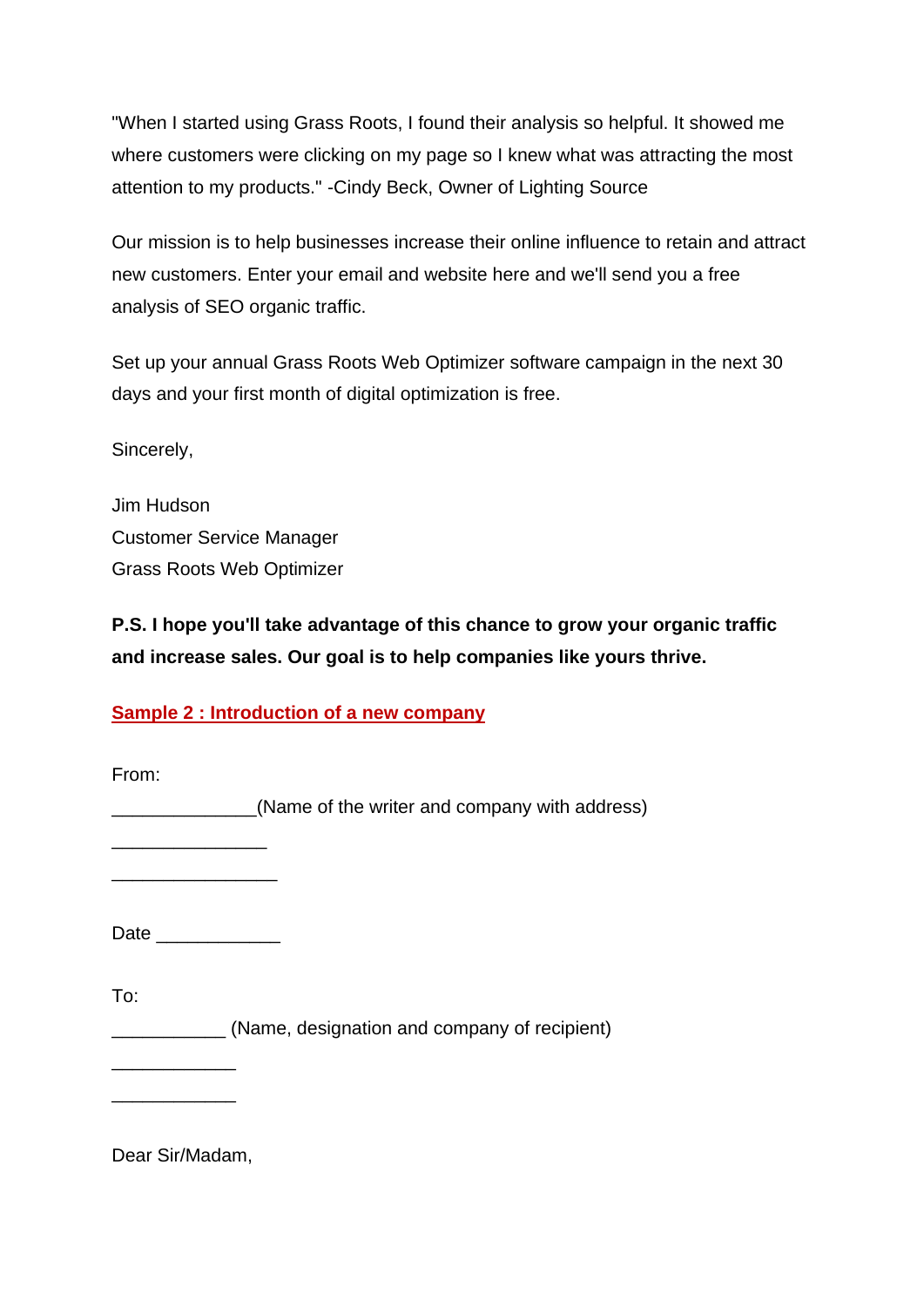I would like to introduce our \_\_\_\_\_\_\_\_\_\_\_\_\_\_\_\_\_\_\_ (introduces your company). We are in the business **are in the business** are in the business are in the business are in the business and the str business field and year of experience). We are glad to inform you about the good quality and reputation of our products. It will be our pleasure to provide you products that meet your needs at reasonable prices.

Our new launch is \_\_\_\_\_\_\_\_\_\_\_\_\_\_\_\_\_\_\_\_\_(introduce new product and quote the price). It carries\_\_\_\_\_\_\_\_\_\_\_\_\_\_\_\_\_( mention the features). You will get the best deal in the market with us.

We are expecting a positive response. For further details and demonstrations, please feel free to contact our customer relationship manager at \_\_\_\_\_\_\_\_\_ (email address or phone number).

Thanking You.

Sincerely,

\_\_\_\_\_\_\_\_\_\_(name of the sender and his company)

#### **Sample 3 - Informing about a new product**

Dear Mr. Allen,

We at ABC Textiles are glad to inform you about our new product. We are one of the renowned names in the textile industries and have a vast collection of fabrics.

This winter, we have released a new Snow Fabrics line. The products in this line are specially designed to withstand the cold weather and are warmer than our previous designs.

They are also available in dark colors meant to trap the heat in for the best experience. We assure you that your customers will love the Snow Fabrics line.

If you have any queries, please contact ABC Textiles through abctext@website.com or call our office at (545) 456 789 00.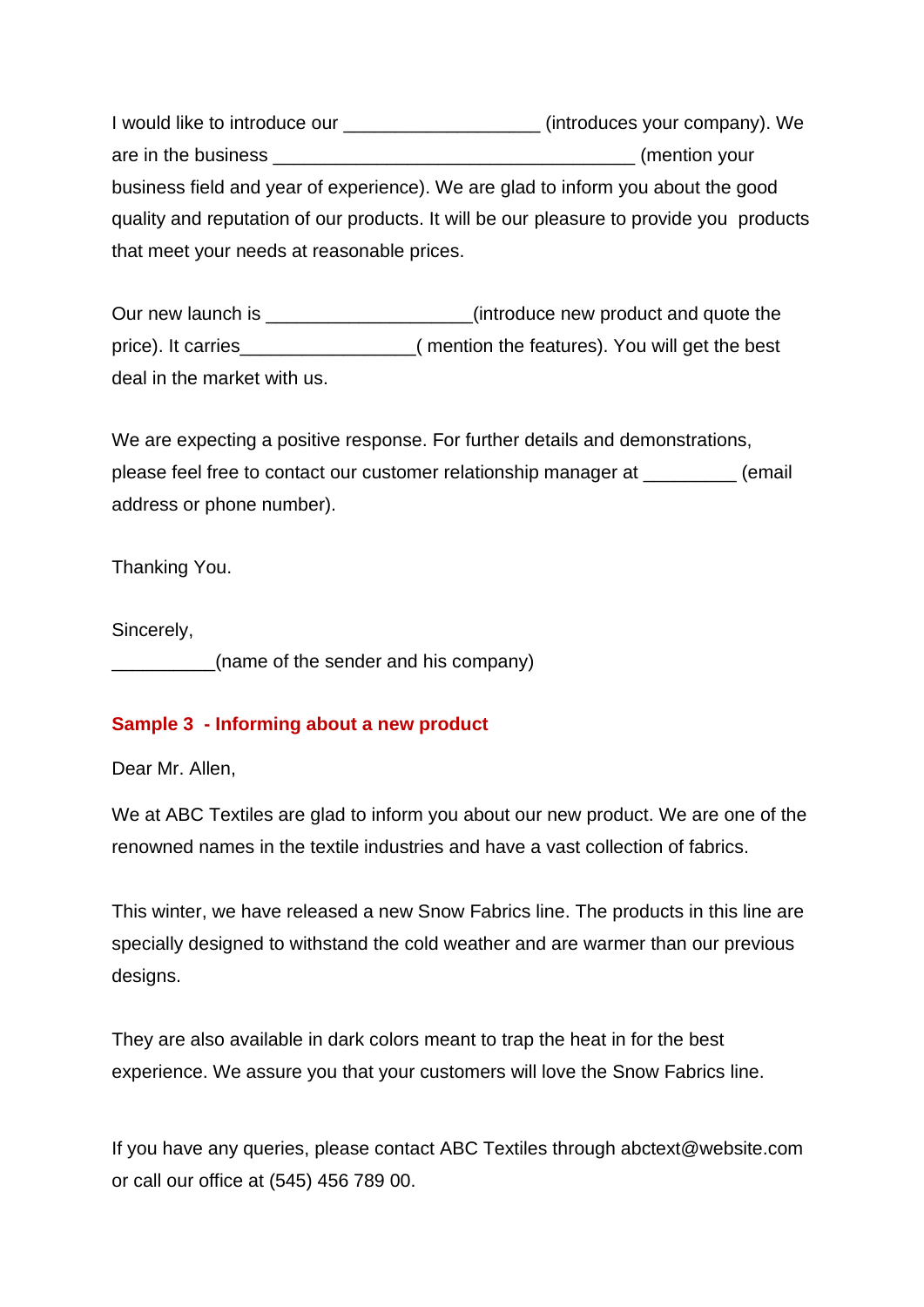You can also visit our website abc textiles . com.

Sincerely,

Michelle Johannes

Marketing Managerzaxdew34.,.,kmokm

# **Sample 4 - GreenClean Gets Your House Sparkling Clean and Helps the Environment**

## **\*\*Your Business Logo Here\*\***

From:

\_\_\_\_\_\_\_\_\_\_\_\_\_\_(Name of the writer and company with address)

\_\_\_\_\_\_\_\_\_\_\_\_\_\_\_ \_\_\_\_\_\_\_\_\_\_\_\_\_\_\_\_

Date \_\_\_\_\_\_\_\_\_\_\_\_

To:

\_\_\_\_\_\_\_\_\_\_\_ (Name, designation and company of recipient)

\_\_\_\_\_\_\_\_\_\_\_\_ \_\_\_\_\_\_\_\_\_\_\_\_

Dear Ms. Smith,

For as little as \$150 you can have your entire home clean and sparkling, without enduring the nasty odour of chemical cleaners. We care about the environment and use only state-of-the-art green cleaning methods to ensure that you and your family are not exposed to any harmful or allergy-causing cleaning products. You'll love what we do because:

- All our cleaning products are completely non-toxic—safe for children and pets!
- We leave surfaces clean, sparkling, and hygienic.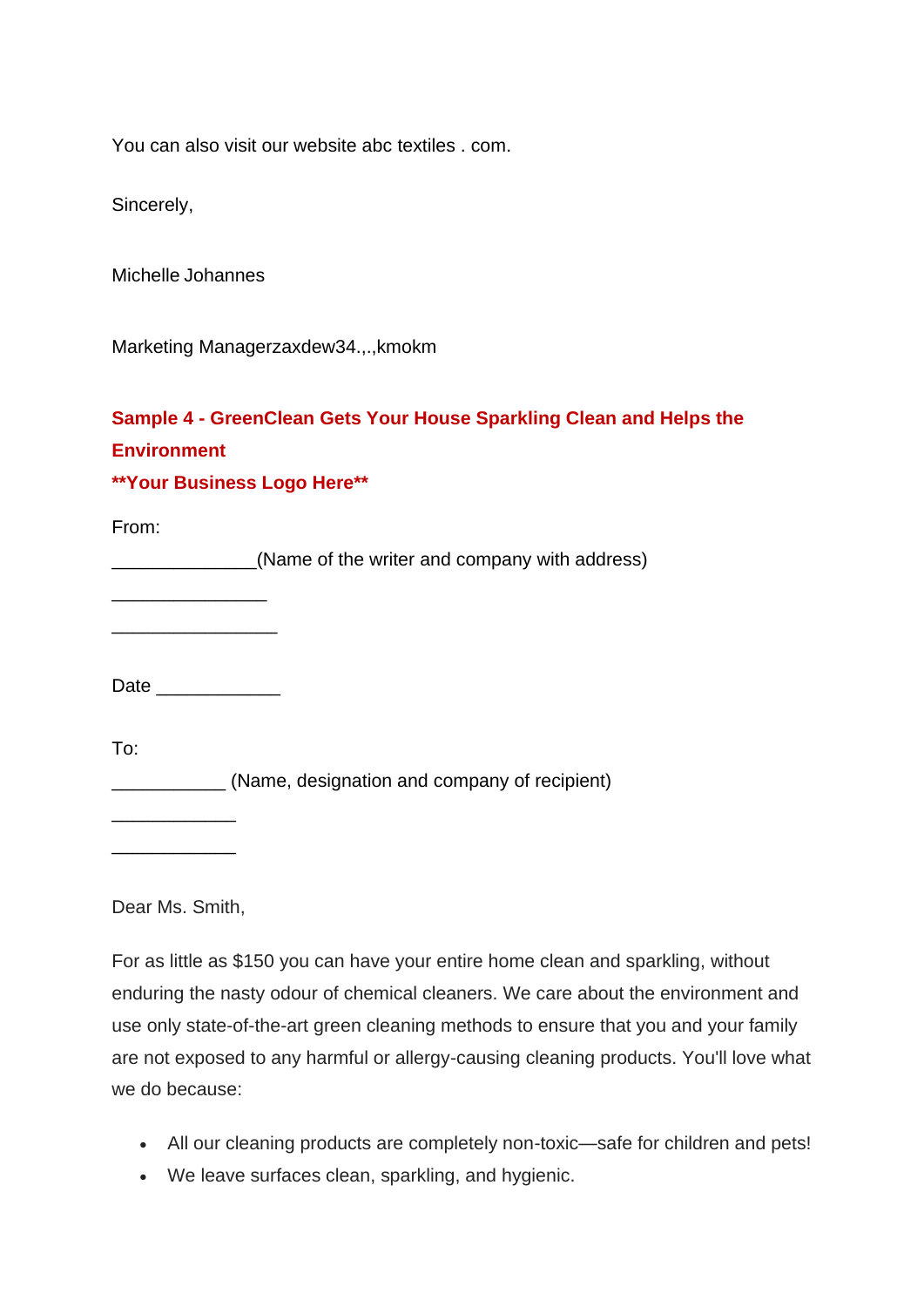- Our staff are bonded and fully insured.
- We offer senior discounts to those aged 65 and over.

**Satisfaction is guaranteed.** If you are not happy with the service, we promise to make it right. As one of our customers says, "Green Clean does a top-notch cleaning job for a reasonable price."

Another of our customers says, "I can't believe they get things so clean and sparkling without the use of toxic chemical cleaners!"

Call us at **250-342-8923** or email us at **info@greenclean.com** for a free estimate. Get your house cleaned and do your part to help the environment!

Sincerely,

James Hallom GreenClean Inc.

**P.S.** We are offering a 10% discount for first-time users of our service until the end of the year.

## **Sample 5 – Holiday and vacation**

From:

\_\_\_\_\_\_\_\_\_\_\_\_\_\_(Name of the writer and company with address)

\_\_\_\_\_\_\_\_\_\_\_\_\_\_\_\_ Date  $\Box$ 

\_\_\_\_\_\_\_\_\_\_\_\_\_\_\_

To:

\_\_\_\_\_\_\_\_\_\_\_ (Name, designation and company of recipient)

Dear Ms. Smith,

\_\_\_\_\_\_\_\_\_\_\_\_

\_\_\_\_\_\_\_\_\_\_\_\_

At this time, every year, everybody turns to holiday plans and home improvements. If you are considering a major recreational purchase or home improvement this year, then you may want to know about Magic [Name of company].

Magic loan is a loan that is against the equity present in your home. Magic loans can be used to buy cars or anything you always wanted. They can also be used for traditional FHA home improvement loans, such as private swimming pools. Of course, a magic loan should not be used only for recreational items. You may want to use money now to pay for college expenses for your children.